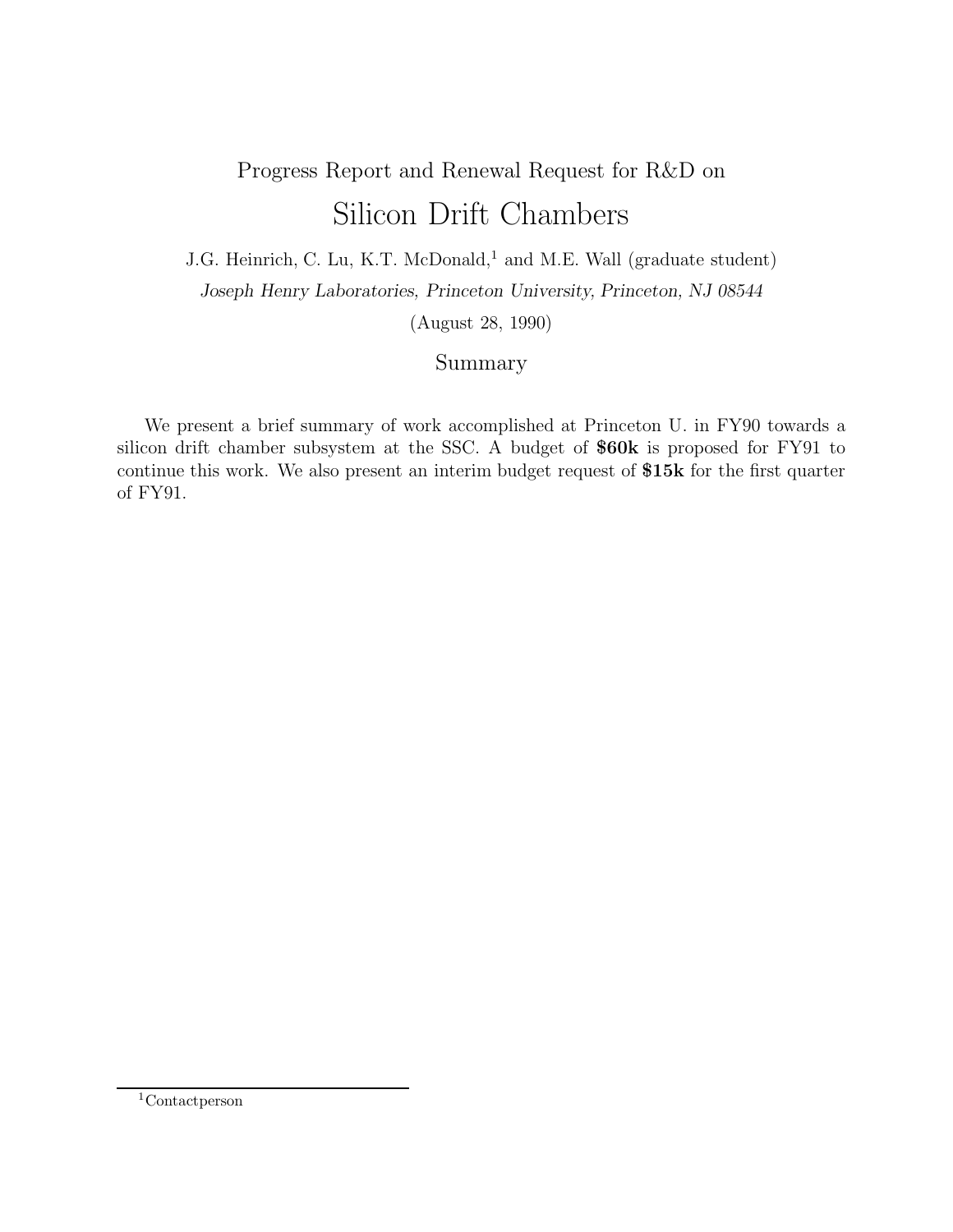### **1 Progress Report**

Work at Princeton towards a silicon drift chamber subsystem in FY90 was funded by the SSC Generic R&D program, with an increment of \$35k still awaited from the SSC Subsytem R&D program.

One third of the Generic funding was for detector simulations. We have purchased two VMS and two UNIX workstations for this. Extensive simulations of a *B*-physics experiment for the SSC have been made, as reported in the Bottom Collider Detector Expression of Interest (EOI0008, May 25, 1990), and the BCD Response to the SSC PAC (July 11, 1990).

The simulations show, among other things, the need for a precision vertex/tracking chamber with element size smaller than that in present silicon vertex detectors. This arises because of multiple-hit confusion in larger detector elements. The silicon drift chamber, when configured as a tracking device rather than a pixel detector, offers performance intermediate between a silicon strip detector and a full pixel detector at a cost perhaps less than a silicon strip detector.

In FY90 we have interacted with the Rehak group at BNL in bringing up a set of circular silicon drift chambers. Recently we may have been of some help in identifying a difficulty in the mechanical assembly. Very recently M. Wall spent two weeks at BNL participating in the tests of an older silicon-drift chamber. Once several of the new detectors are working we should be able to obtain one for testing.

Meanwhile we have been accumulating various pieces of test equipment, but the test setup is not complete. We have assembled an infrared diode laser that can penetrate several mm of silicon, simulating the line deposition of ionization of a minimum-ionizing particle. With suitable optics the laser pulse can be split to test double hit and double pulse resolution. The test setup can be placed in a magnetic field to study the effect of  $E \times B$  drifts. We have an oven that can regulated to 0.1◦C to examine the temperature stability of the drift velocity.

We have purchased a PC-clone computer for experimental control, various precision electronic test equipment, two oscilloscopes, 8 channels of 80-Msamples/sec CAMAC transient digitizers, and 18 channels of front-end electronics of BNL design.

While awaiting the arrival of the silicon drift chamber, much of this test equipment has been put to use in our straw-tube R&D program.

Surveys of the state of R&D on silicon drift chambers have been presented by K.T. McDonald at the DPF90 Conference (Rice) and at the PANIC Conference (MIT).

### **2 Budget Proposal for FY91**

Once a silicon drift chamber is available at Princeton we can commence local activity on our R&D program, which has been generously funded already. Funds remain to complete the test setup as originally envisaged. We do wish to continue the program, and request modest additional funding. The most obvious need not previously anticipated is additional channels of readout electronics, for which we seek \$5k. We also seek \$5k for an addtional 2-channel 1-GHz plug-in amplifier for the high-speed digital oscilloscope requested as part of our Straw-Tube Subsytem Proposal.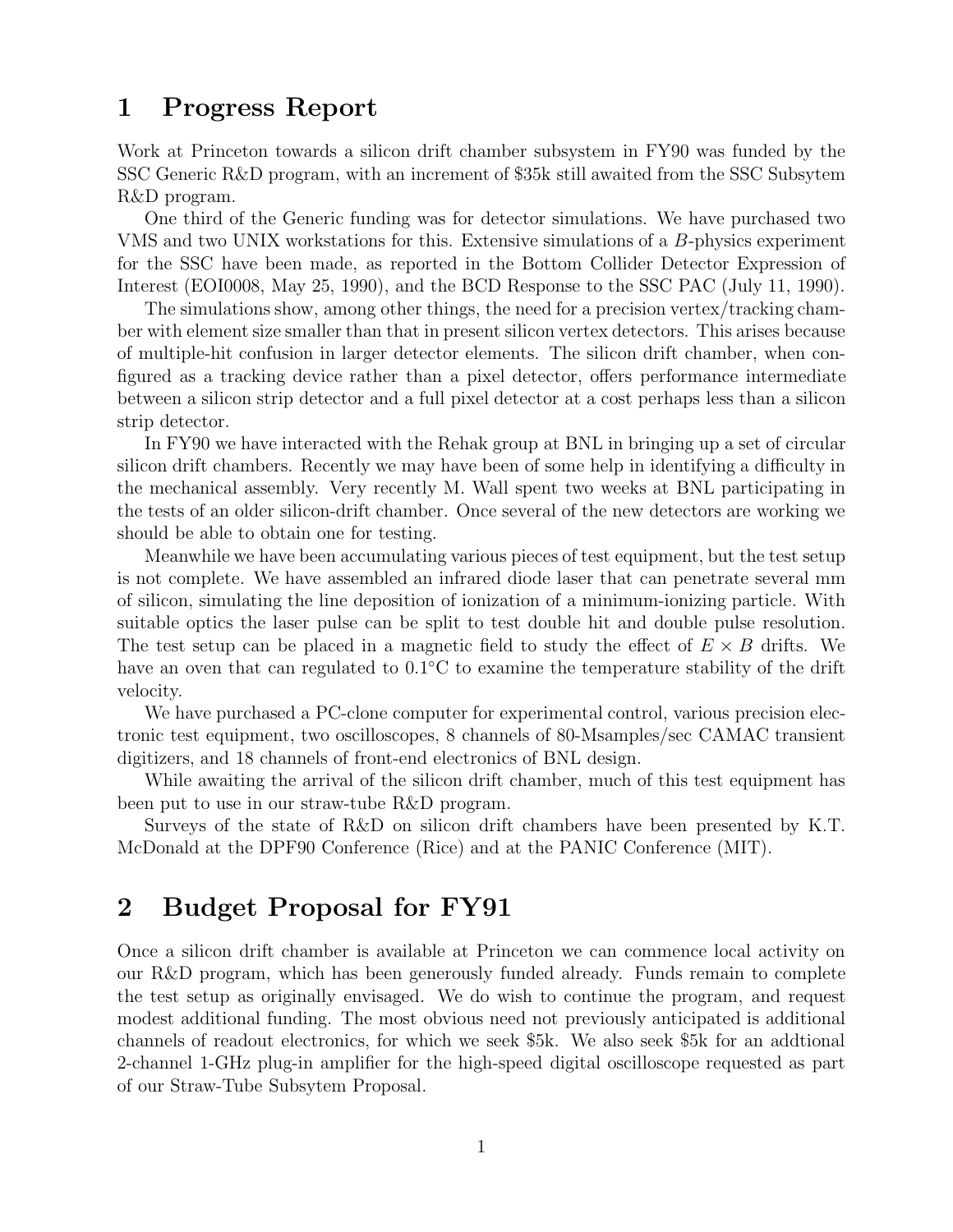On Sept. 6 we will visit H. Kagan of OSU, who has been constructing a new set of silicon drift chambers in a rectangular geometry. He has allocated a few channels of these devices for large cells, as would be suitable for a tracking device. If possible, we would like to obtain a pair of these detectors and try out the scheme of back-to-back readout needed to associate hits with the proper interaction time in a high-rate enviroment. Such capability is not needed in Kagan's application at CLEO, but it vital for use as the SSC. This project will likely entail new costs that we roughly estimate at \$10k.

We will continue our simulation program, and would benefit from increased computing power. We seek \$10k for this.

We also request \$5k for travel, housing at BNL, and miscellaneous operating expenses. In summary:

#### **1.** Permanent Equipment

| 1. 2-channel, 1-GHz plug-in amplier for digital oscilloscope\$5k |
|------------------------------------------------------------------|
| 2. Test equipment for rectangular silicon drift chambers \$15k   |
|                                                                  |
|                                                                  |
| 2. Materials, Supplies, and Travel                               |
|                                                                  |
|                                                                  |
| 3. Travel, housing, miscellaneous operating expenses\$5k         |
|                                                                  |
| Indirect Costs of 67% on Materials, Supplies, and Travel\$10k    |
|                                                                  |
|                                                                  |
| Interim budget Proposal for First Quarter FY91<br>$\bf{3}$       |
| 1. Permanent Equipment                                           |
| 1. Test equipment for rectangular silicon drift chambers \$7,000 |
|                                                                  |
| 2. Materials, Supplies, and Travel                               |

**Total Materials, Supplies and Travel . . . . . . . . . . . . . . . . . . . . . . . . . . . . . . . . . . . \$4,800 Indirect Costs of 67% on Materials, Supplies, and Travel . . . . . . . . . . . . . . . \$3,200 3. Total . . . . . . . . . . . . . . . . . . . . . . . . . . . . . . . . . . . . . . . . . . . . . . . . . . . . . . . . . . . . . . . \$15,000**